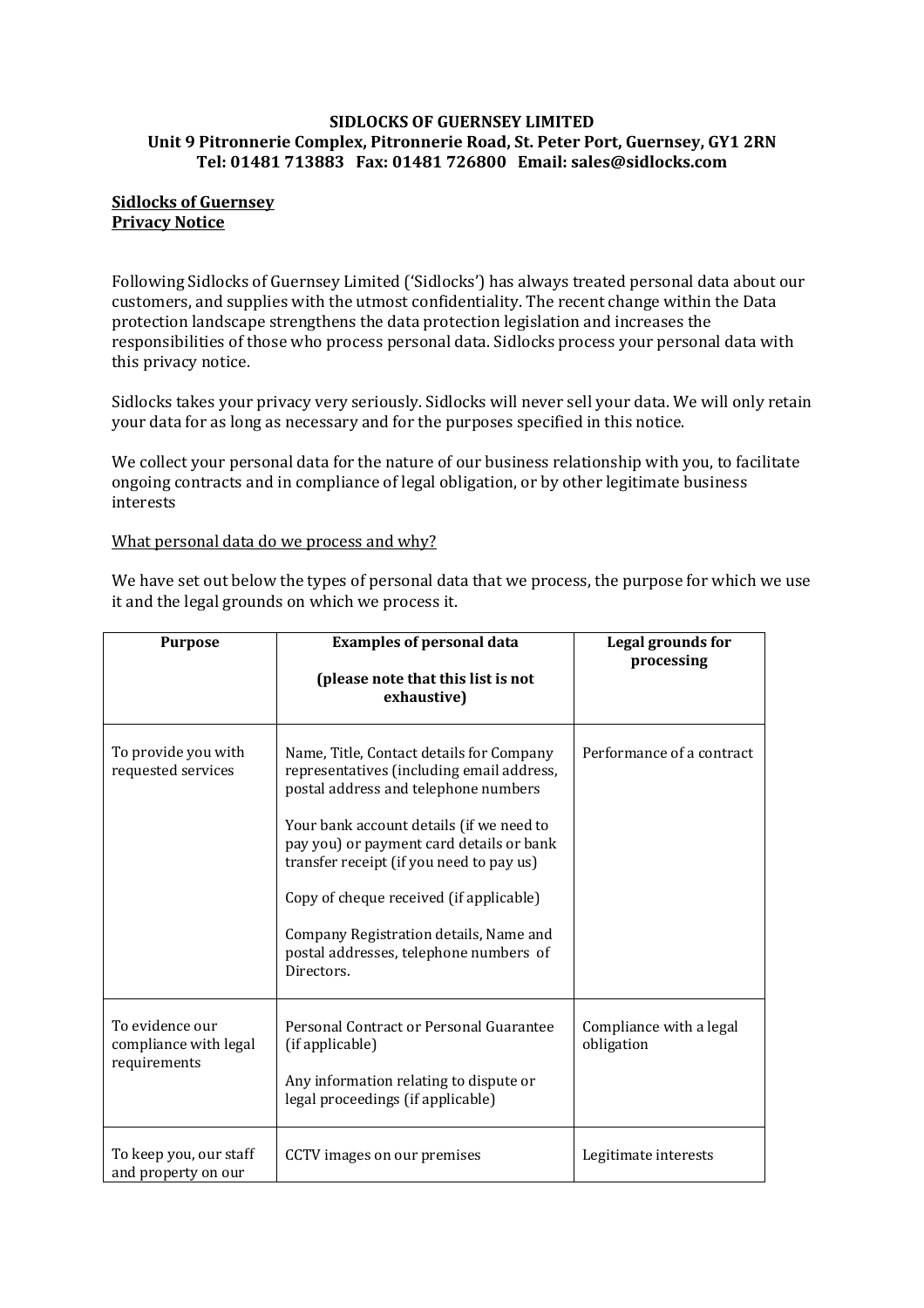| ---------<br>0001180<br><b>Section</b><br><br>ulu |  |
|---------------------------------------------------|--|
|                                                   |  |

## What steps to we take to keep your personal data secure?

We will take all reasonable and appropriate steps to protect the security and integrity of all personal information provided to us. We use a variety of security technologies and procedures to help protect your personal details from unauthorized physical and electronic access.

## Access your data and other rights

You have the right to access any personal information that Sidlocks processes about you and to request information about:

- What personal information we hold about you
- The purpose of the processing
- The categories of personal data
- The recipients of whom the personal data has/will be disclosed
- How long we intend to store your personal data for
- If we did not collect the data directly from you, information about the source.

• If you believe we hold any inaccurate data about you, you have the right to ask us to correct the information and we will strive to do so as quickly as possible: unless there is a valid reason for not doing so, at which point you will be notified.

#### Sharing and disclosing your personal data

We do not share or disclose any of your personal information without your consent, other than for the proposes specified in this notice or where there is a legal obligation to do so.

# Consequences of not providing your data

You are not obligated to provide your personal information to Sidlocks, however, as this information is required for us to provide you with our services and goods, and to comply with legislation, we will not be able to offer you our goods and services without it.

#### How long will we keep your personal data?

We will retain your personal data for as long as is necessary to provide the relevant services, maintain business records to satisfy tax, legal and other regulatory requirements, and protect and defend against potential legal claims.

#### Special Categories Data

Due to the nature of our business, Sidlocks will never need to process sensitive personal information (known as special category data) about you.

# Lodging a Complaint